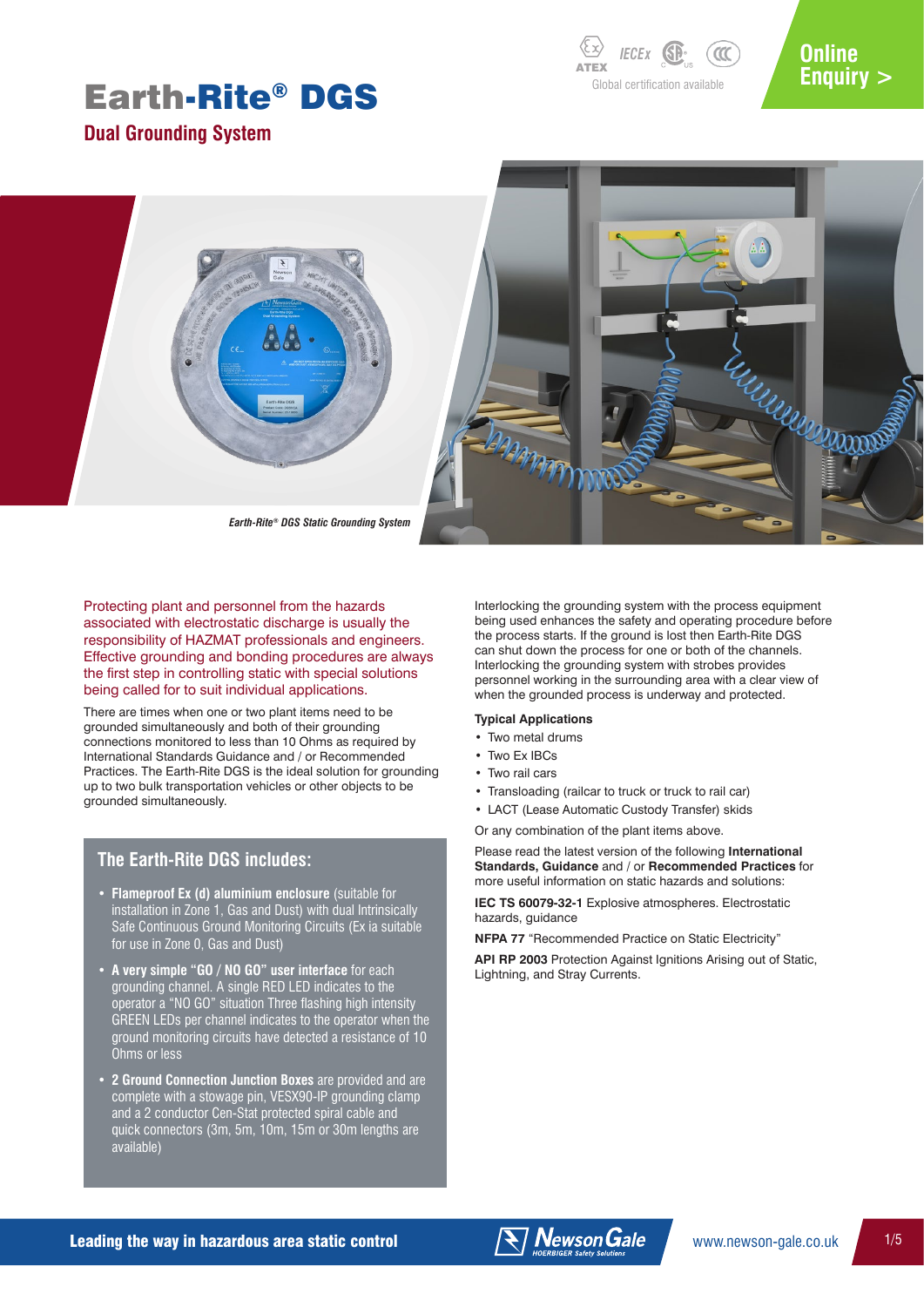# **Technical Specification**

**Exd (Zone 1 Gas / Vapour Installations)**

### **Monitoring Unit**

| <b>Power Supply</b>               | 90 V to 265 V AC, 50-60 Hz                                                                                                |
|-----------------------------------|---------------------------------------------------------------------------------------------------------------------------|
| <b>Power Rating</b>               | 10 watts                                                                                                                  |
| Ambient Temperature Range         | $-40^{\circ}$ C to $+50^{\circ}$ C                                                                                        |
| <b>Ingress Protection</b>         | IP 66                                                                                                                     |
| Weight                            | 7 kgs (nett)                                                                                                              |
| <b>Construction</b>               | Copper-free cast aluminium                                                                                                |
| <b>Monitoring Circuit</b>         | Intrinsically safe                                                                                                        |
| <b>Monitoring Loop Resistance</b> | Nominally $\leq 10$ ohm per channel (+/- 10%)                                                                             |
| Output Relay Contact Rating       | 3 off voltage free change-over switch contacts<br>250 V AC, 5 A, 500 VA max resistive<br>30 V DC, 2 A, 60 W max resistive |
| <b>Cable Entries</b>              | 7 x M20 (1 x plugged)<br>4 in the West Face (EX)<br>3 in the South Face (NonEX)                                           |

#### **2 Junction Boxes complete with Stowage Point**

| - Cancelon Doxco Completo Milli Stonage I chii |                                            |  |
|------------------------------------------------|--------------------------------------------|--|
| <b>Enclosure Material</b>                      | GRP with carbon loading                    |  |
| <b>Terminals</b>                               | 2 x 2.5 mm <sup>2</sup> conductor capacity |  |
| <b>Stowage Device</b>                          | Insulated universal stowage pin            |  |
| <b>Cable Entries</b>                           | $1 \times M$ 20 $\times 1.5$               |  |
| <b>Connection</b>                              | Quick Connect                              |  |

### **Grounding Clamp**

| <b>Clamp Design</b>                 | 2 pole with tungsten carbide teeth                                                                                                                                                                                                                               |
|-------------------------------------|------------------------------------------------------------------------------------------------------------------------------------------------------------------------------------------------------------------------------------------------------------------|
| Body                                | Stainless steel                                                                                                                                                                                                                                                  |
| ATEX / FM / IECEx<br>Certification: | Ex II 1 GD T6 (Assessed to EN 13463-1: 2009)<br>ATEX certificate number: Sira 02ATEX9381<br>FM Certificate of Compliance number: 3046346<br>Ex h IIC T6 Ga<br>IFCFx<br>Ex h IIIC T85°C Da<br>Ta = $-40^{\circ}$ C to $+60^{\circ}$ C<br><b>IECEX EXV 20.0033</b> |

#### **Spiral Cable**

| Cable             | Blue Cen-Stat Hytrel sheath (Static dissipative,<br>chemical & abrasion resistant)                                                                                                     |
|-------------------|----------------------------------------------------------------------------------------------------------------------------------------------------------------------------------------|
| <b>Conductors</b> | $2 \times 1.00$ mm <sup>2</sup> copper                                                                                                                                                 |
| Length            | 3 m (10 ft), 5 m (16 ft), 10 m (32 ft) or 15 m<br>(50 ft) 2 pole Cen-Stat blue spiral cable with<br>Hytrel coating which has colour, UV protective<br>and static dissipative additives |





Simple Apparatus GRP junction box with nylon grounding clamp stowage pin



Dual core stainless steel grounding clamp fitted with one pair of tungsten carbide tips



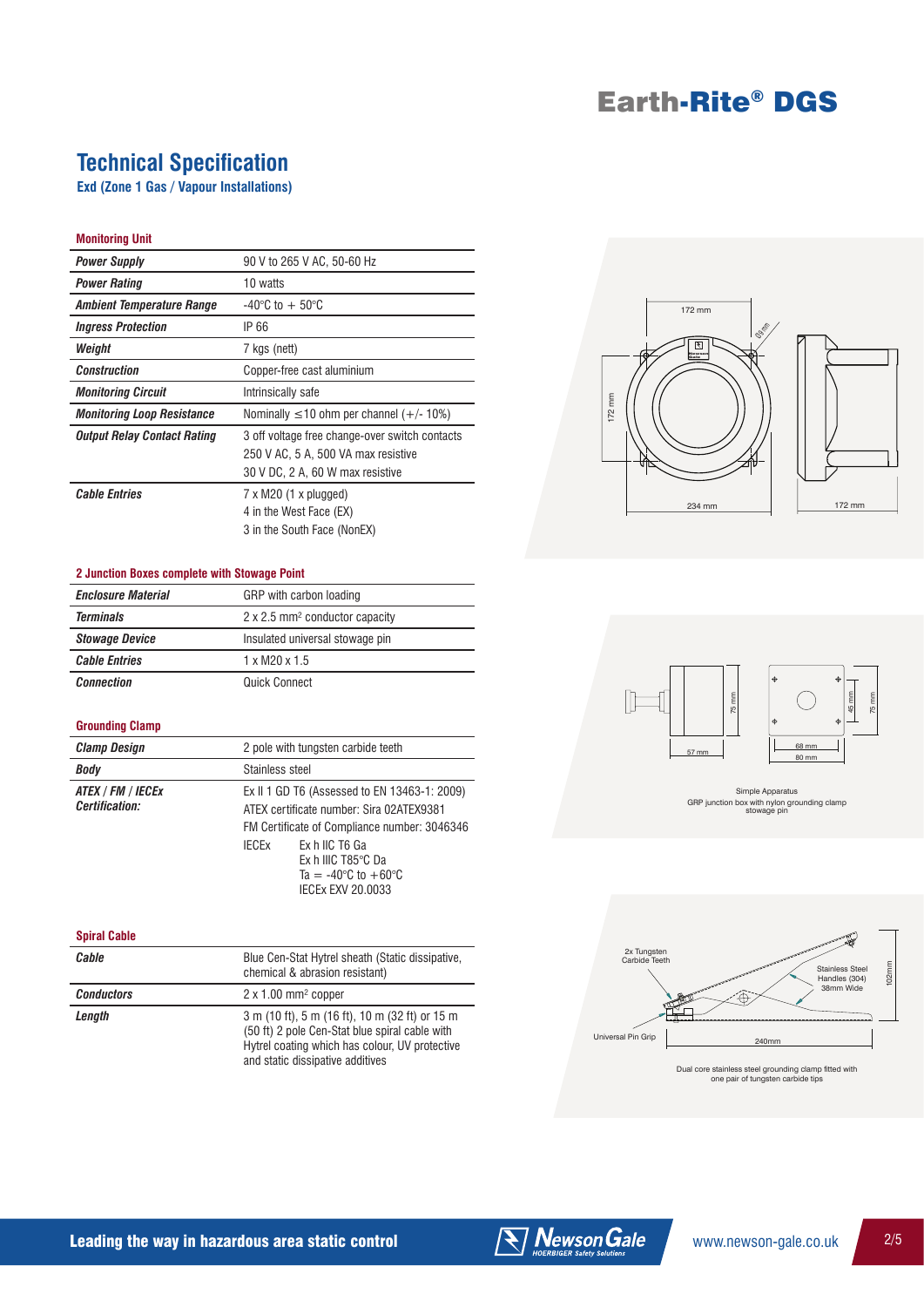## Earth-Rite® DGS

*IECEx*

*ATEX*

IP66

## **Hazardous Area Certification**

#### **Europe / International: North America Version Available:** Ex db [ia Ga] IIC T6 Gb Ex tb [ia Da] IIIC T135°C Db Ta =  $-40^{\circ}$ C to  $+50^{\circ}$ C IECEx EXV 19.0069 IECEx Certifying Body: ExVeritas  $\textcircled{k}$  II 2(1)GD Ex db [ia Ga] IIC T6 Gb Ex tb [ia Da] IIIC T135°C Db Ta =  $-40^{\circ}$ C to  $+50^{\circ}$ C  $Um = 250V$  ac ExVeritas 19ATEX0564 ATEX Notified Body: ExVeritas *NEC 500 / CEC (Class & Division)* Class I, Div. 1, Groups A, B, C and D, T6 Class II, Div. 1, Groups E, F, G, T135°C Class III, Div. 1, 135°C Associated Equipment for Class I, Div. 1, Groups A, B, C & D Class II, Div. 1, Groups E, F, G Class III, Division 1 Ex db [ia Ga] IIC T6 Gb Ex tb [ia Da] IIIC T135°C Db When installed as per the control drawing: X DGS-Q-17051 cCSAus Ambient Temperature Range  $-40^{\circ}$ C  $\leq$  Tamb  $\leq +50^{\circ}$ C Ambient Temperature Range  $-40^{\circ}F \leq$  Tamb  $\leq +122^{\circ}F$ Enclosure type: 4X, IP66 OSHA recognised NRTL: CSA Group *NEC 505 & 506 (Class & Zoning)* Class I, Div. 1, Groups A, B, C and D T6 Class II, Div. 1, Groups E, F, G T135°C Class III, Division 1 T135°C Associated Equipment for Class I, Division 1, Groups A, B, C and D Class II, Division 1, Groups E, F, G Class III, Division 1 Class I, Zone 1, AEx db [ia Ga] IIC T6 Gb Zone 21, AEx tb [ia Da] IIIC T135°C Db When installed as per the control drawing: X DGS-Q-17051 cCSAus

Ambient Temperature Range  $-40^{\circ}$ C  $\leq$  Tamb  $\leq +50^{\circ}$ C Ambient Temperature Range  $-40^{\circ}F \leq$  Tamb  $\leq +122^{\circ}F$ Enclosure type: 4X, IP66

# **Additional Certification**

*EMC Tested:* to EN 61000-6-3, EN 61000-6-2 FCC - Part 15 (Class A)

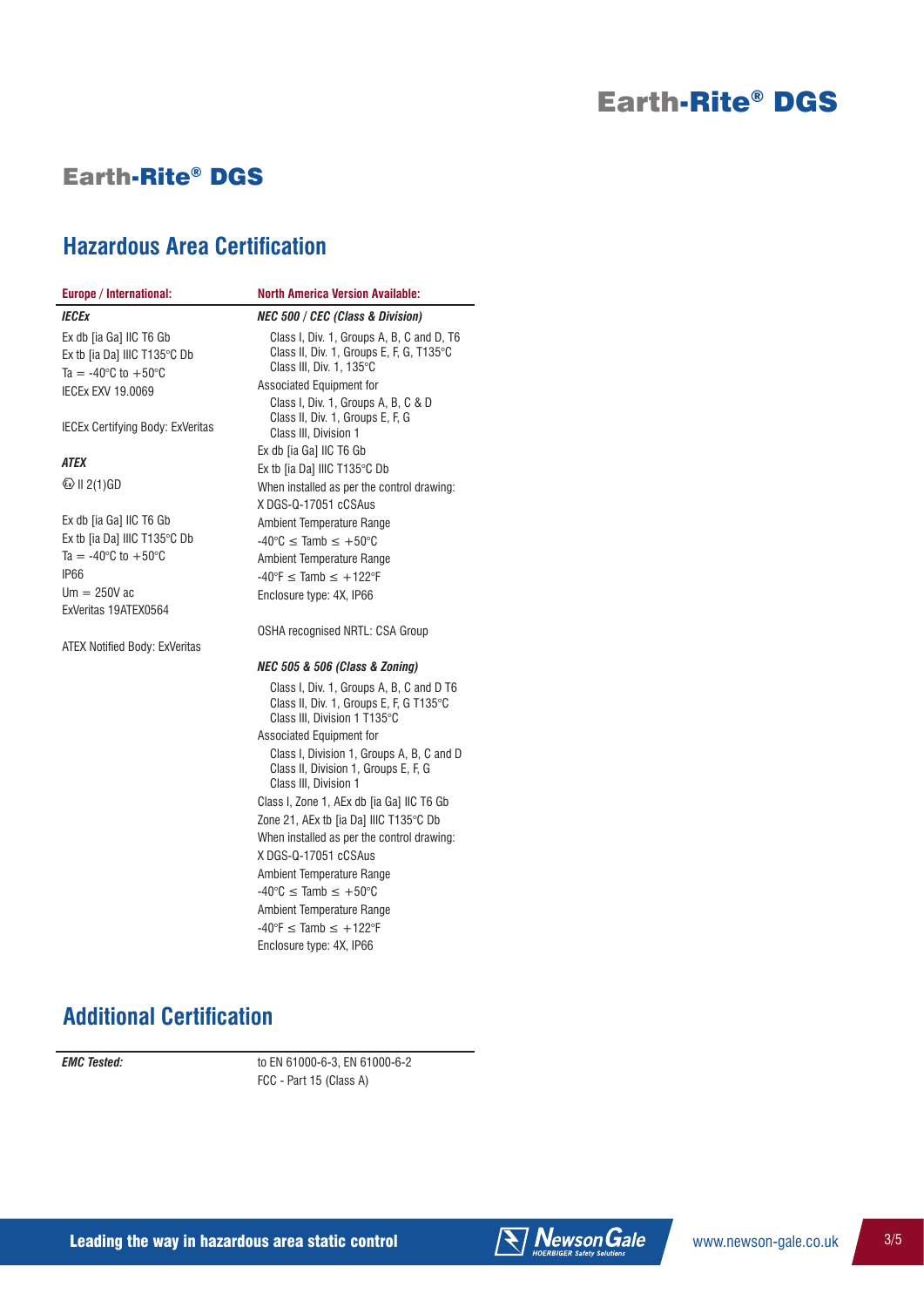## **System Options**

### **Retractable Cable Reel**

The Retractable Cable Reel is supplied for grounding system installations where customers want to ensure the grounding clamp and cable are returned to the static grounding system by operators and drivers on completion of the product transfer process. The reel can be used in conjunction with the **Earth-Rite DGS**.

- Certified for ATEX Zone 1 and 21 hazardous areas
- Self-retracting with up to 15 m (50 ft.) of Hytrel® protected cable
- Silver plated ultra low resistance slip ring contacts
- $\bullet$  ATEX  $\textcircled{\tiny{\textcircled{\tiny{W}}}}$  II 2 GD T6



### **Ex Strobe Light**

The strobe light is mounted in an elevated position and when the equipment is correctly grounded, flashes continuously informing personnel that a transfer process is underway and is protected from the static hazard. The strobe light can be used in conjunction with the **Earth-Rite DGS**.

- 115 V / 230 V AC and 24 V DC options
- ATEX /IECEx approved Exd strobe light
- $\textcircled{\tiny{1}}$  II 2 Ex d IIC T4 (Ta. -50°C to +70°C)
- II 2G Ex d IIC T5 (Ta. -50°C to  $+40^{\circ}$ C)
- II 2D Ex tD A21 IP67 T125°C based on max. Ta. 70°C



### **Universal Resistance Tester**

The URT is designed to provide owners of Newson Gale **Earth-Rite®** static grounding systems with a means of regularly testing the permissive resistance range on a regular basis.

The easy to use tester consists of a pair of switches that enable an electrician to set up the resistance level at which the grounding system should be working and conduct a PASS / FAIL test at the required setting.